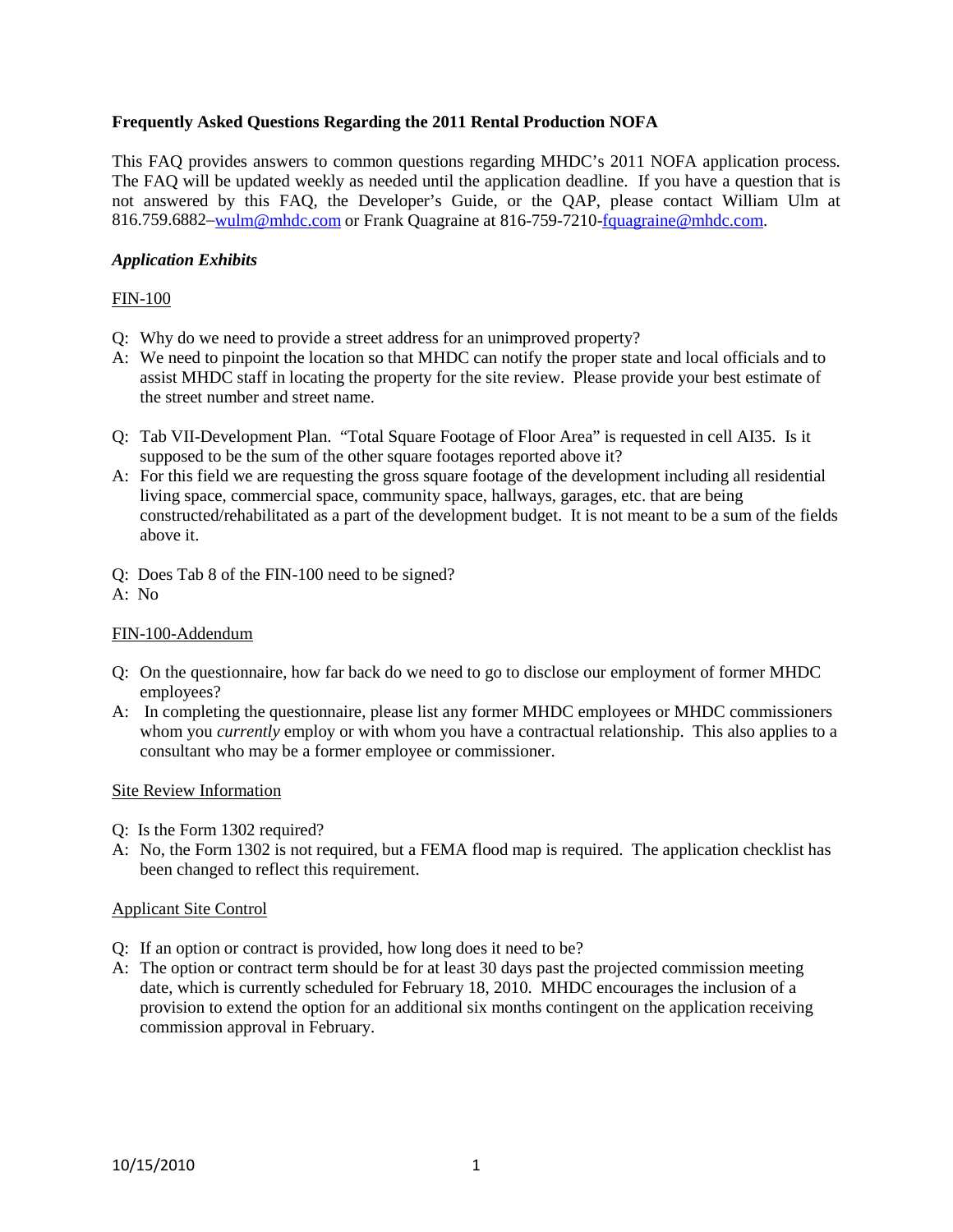## Public Official Contact Verification

- Q: If I have a letter of support from the mayor, do I need to provide proof I contacted the mayor? Similarly, if I have a resolution of support signed by the mayor and the city council, must I provide proof I contacted the mayor and the city councilpersons?
- A: Letters of support and council resolutions of support signed by the persons the applicant would be contacting are sufficient proof that the applicant has notified the officials and informed them of the developer's intentions for the proposed development. Please provide the letter(s) in the appropriate location in exhibit 9 of the application as proof of contact.
- Q: Am I to contact all councilpersons or just the council representatives for the district in which the property is located?
- A: MHDC requires proof of contact only for the councilpersons representing the district in which the property is located.

#### Statutorily Required Documentation

- Q: IRS and MO Forms 8821 are required for the principals of the developer and general partner. If either of those are a non-profit entity, must it provide 8821 information for its board members?
- A: No
- Q: If the developer has not done business in the State of Missouri, what do they need to provide for Statutorily Required Documentation?
- A: Include a statement that neither the entity nor its principals have done business in the State of Missouri in order to satisfy the requirement for Missouri Form 8821. The FIN 109 is required for every developer regardless of their location.
- Q: Does MHDC require the tax return to be submitted with Form 8821?
- A: MHDC does not require the submission of the entity's tax return, nor do we order it from the taxing entity. MHDC is required by statute to perform a check of the applicant's outstanding tax liability. Form 8821 signed by the applicant and its principals allows MHDC the authority to request this information. We do not request any other taxpayer information.
- Q: Is Form 8821 considered public record and therefore able to be requested by an outside party?
- A: Because Form 8821 contains social security numbers, federal employer identification numbers or other tax identification numbers, it is closed to requests for public information pursuant to the Sunshine Law.
- Q: The instructions on the federal Form 8821 require all applicable lines to be completed. What is the appropriate information to enter?
- A: Please see the screen prints provided on the following page for specific information to include in addition to the taxpayer identification information and signature.
- Q: What timeframe should the forms reflect?
- A: The forms should be completed to reference the most recent tax year.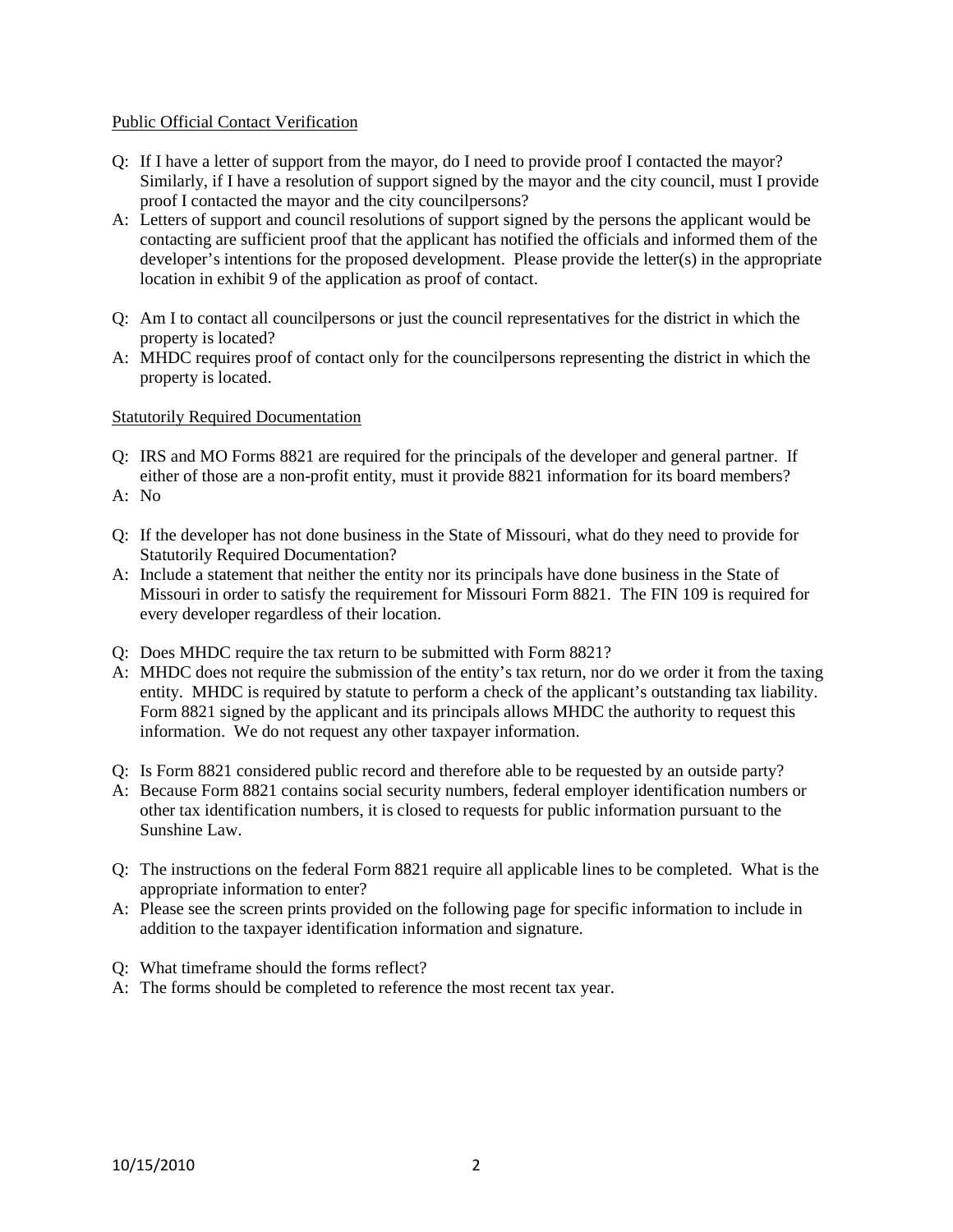| Form                                                   |
|--------------------------------------------------------|
| (Rev. August 2008)                                     |
| Department of the Treasury<br>Internal Revenue Service |

ury

#### **Tax Information Authorization**

> Do not sign this form unless all applicable lines have been completed. ► Do not use this form to request a copy or transcript of your tax return.<br>Instead, use Form 4506 or Form 4506-T.

|              | OMB No. 1545-1165<br>For IRS Use Only |  |
|--------------|---------------------------------------|--|
| Received by: |                                       |  |
|              |                                       |  |
| Name _       |                                       |  |
| Telephone    |                                       |  |

Plan number (if applicable)

telephone number

Daytime

|                                              |                                                                           |                           |  | Date |                                      |
|----------------------------------------------|---------------------------------------------------------------------------|---------------------------|--|------|--------------------------------------|
|                                              | Taxpayer information. Taxpayer(s) must sign and date this form on line 7. |                           |  |      |                                      |
| Taxpayer name(s) and address (type or print) |                                                                           | Social security number(s) |  |      | <b>Employer identification numbe</b> |
|                                              |                                                                           |                           |  |      |                                      |
|                                              |                                                                           |                           |  |      |                                      |
|                                              |                                                                           |                           |  |      |                                      |

| 2 Appointee. If you wish to name more than one appointee, attach a list to this form. |                                                  |                                                                                                                                                                                                                                                   |                                                   |  |  |
|---------------------------------------------------------------------------------------|--------------------------------------------------|---------------------------------------------------------------------------------------------------------------------------------------------------------------------------------------------------------------------------------------------------|---------------------------------------------------|--|--|
| Name and address                                                                      |                                                  | <b>NONE</b><br>CAF No.                                                                                                                                                                                                                            |                                                   |  |  |
| <b>MHDC</b>                                                                           |                                                  | 816.759.6600<br>Telephone No.                                                                                                                                                                                                                     |                                                   |  |  |
| 3435 Broadway                                                                         |                                                  | 816.759.6829<br>Fax No.                                                                                                                                                                                                                           |                                                   |  |  |
| Kansas City, MO 64111                                                                 |                                                  | Check if new: Address $\Box$<br>Telephone No. $\square$<br>Fax No. $\square$                                                                                                                                                                      |                                                   |  |  |
|                                                                                       |                                                  | 3 Tax matters. The appointee is authorized to inspect and/or receive confidential tax information in any office of the IRS for<br>the tax matters listed on this line. Do not use Form 8821 to request copies of tax returns.                     |                                                   |  |  |
| (a)<br>Type of Tax<br>(Income, Employment, Excise, etc.)<br>or Civil Penalty          | (b)<br>Tax Form Number<br>(1040, 941, 720, etc.) | (c)<br>Year(s) or Period(s)<br>(see the instructions for line 3)                                                                                                                                                                                  | (d)<br>Specific Tax Matters (see instr.)          |  |  |
| Income                                                                                | 1040                                             | 2006-2008                                                                                                                                                                                                                                         | Any related federal tax<br>information pertaining |  |  |
|                                                                                       |                                                  |                                                                                                                                                                                                                                                   | to low-income housing                             |  |  |
|                                                                                       |                                                  |                                                                                                                                                                                                                                                   | credits, including audit                          |  |  |
|                                                                                       |                                                  |                                                                                                                                                                                                                                                   | findings and assess-                              |  |  |
|                                                                                       |                                                  |                                                                                                                                                                                                                                                   | ments.                                            |  |  |
|                                                                                       |                                                  | 4 Specific use not recorded on Centralized Authorization File (CAF). If the tax information authorization is for a specific<br>use not recorded on CAF, check this box. See the instructions on page 4. If you check this box, skip lines 5 and 6 | $\sqrt{ }$                                        |  |  |
|                                                                                       |                                                  | 5 Disclosure of tax information (you must check a box on line 5a or 5b unless the box on line 4 is checked):                                                                                                                                      |                                                   |  |  |

a if you want copies of tax information, notices, and other written communications sent to the appointee on an ongoing basis, check this box

**b** If you do not want any copies of notices or communications sent to your appointee, check this box  $\Box$ <br> **6 Retention/revocation of tax information authorizations.** This tax information authorization automatically revo To revoke this tax information authorization, see the instructions on page 4.

7 Signature of taxpayer(s). If a tax matter applies to a joint return, either husband or wife must sign. If signed by a<br>corporate officer, partner, guardian, executor, receiver, administrator, trustee, or party other than

|                                                                                 | <b>CONFIDENTIAL INFORMATION</b>                                                                                                                                                                                                | (REV. 11-2007)                                                           |  |                      |  |
|---------------------------------------------------------------------------------|--------------------------------------------------------------------------------------------------------------------------------------------------------------------------------------------------------------------------------|--------------------------------------------------------------------------|--|----------------------|--|
|                                                                                 | authorize and request the Missouri Department of Revenue, to release confidential tax records,                                                                                                                                 |                                                                          |  |                      |  |
|                                                                                 | pertaining to <b>example 20</b> contract the tax reporting period(s): <u>contract the tax</u> reporting period(s):                                                                                                             |                                                                          |  |                      |  |
| I request these records for:                                                    | Tax ID Number                                                                                                                                                                                                                  |                                                                          |  | <b>Tax ID Number</b> |  |
| $\Box$ Corporate Income /                                                       |                                                                                                                                                                                                                                | Sales/Use Tax                                                            |  |                      |  |
| Franchise Tax                                                                   | Choose the type of tax                                                                                                                                                                                                         | Motor Fuel Tax                                                           |  |                      |  |
| Employer Withholding Tax                                                        | appropriate for the entity                                                                                                                                                                                                     | $\Box$ Financial Institution Tax<br>the finance passed of money the con- |  |                      |  |
|                                                                                 | or individual that is the                                                                                                                                                                                                      |                                                                          |  |                      |  |
| Individual Income Tax<br>(List Social Security Number<br>under Tax I.D. Number) | subject of the form.                                                                                                                                                                                                           |                                                                          |  |                      |  |
|                                                                                 | Made available for use by me or the specified agent on the 3rd Floor, Truman Building, Jefferson City, Missouri.<br>$\Box$ Photocopied and copies forwarded to me at: Street:                                                  |                                                                          |  |                      |  |
|                                                                                 | City, State, Zip: The City of State of The City, State of The City, State of The City, State of The City, State of The City, State of The City, State of The City, State of The City, State of The City, State of The City, St |                                                                          |  |                      |  |
|                                                                                 |                                                                                                                                                                                                                                |                                                                          |  |                      |  |
| $\Box$ Photocopied and copies forwarded to the agent specified below.           |                                                                                                                                                                                                                                |                                                                          |  |                      |  |
|                                                                                 | I SPECIFICALLY AUTHORIZE THE FOLLOWING AGENT TO EXAMINE THE ABOVE IDENTIFIED CONFIDENTIAL TAX RECORDS.                                                                                                                         |                                                                          |  |                      |  |
|                                                                                 |                                                                                                                                                                                                                                | TITLE                                                                    |  | SSN                  |  |
| NAME<br>Missouri Housing Development Commission<br>STREET ADDRESS               |                                                                                                                                                                                                                                | PHONE                                                                    |  |                      |  |
| 3435 Broadway<br>CITY, STATE, ZIP CODE                                          |                                                                                                                                                                                                                                | (816) 759-6600                                                           |  |                      |  |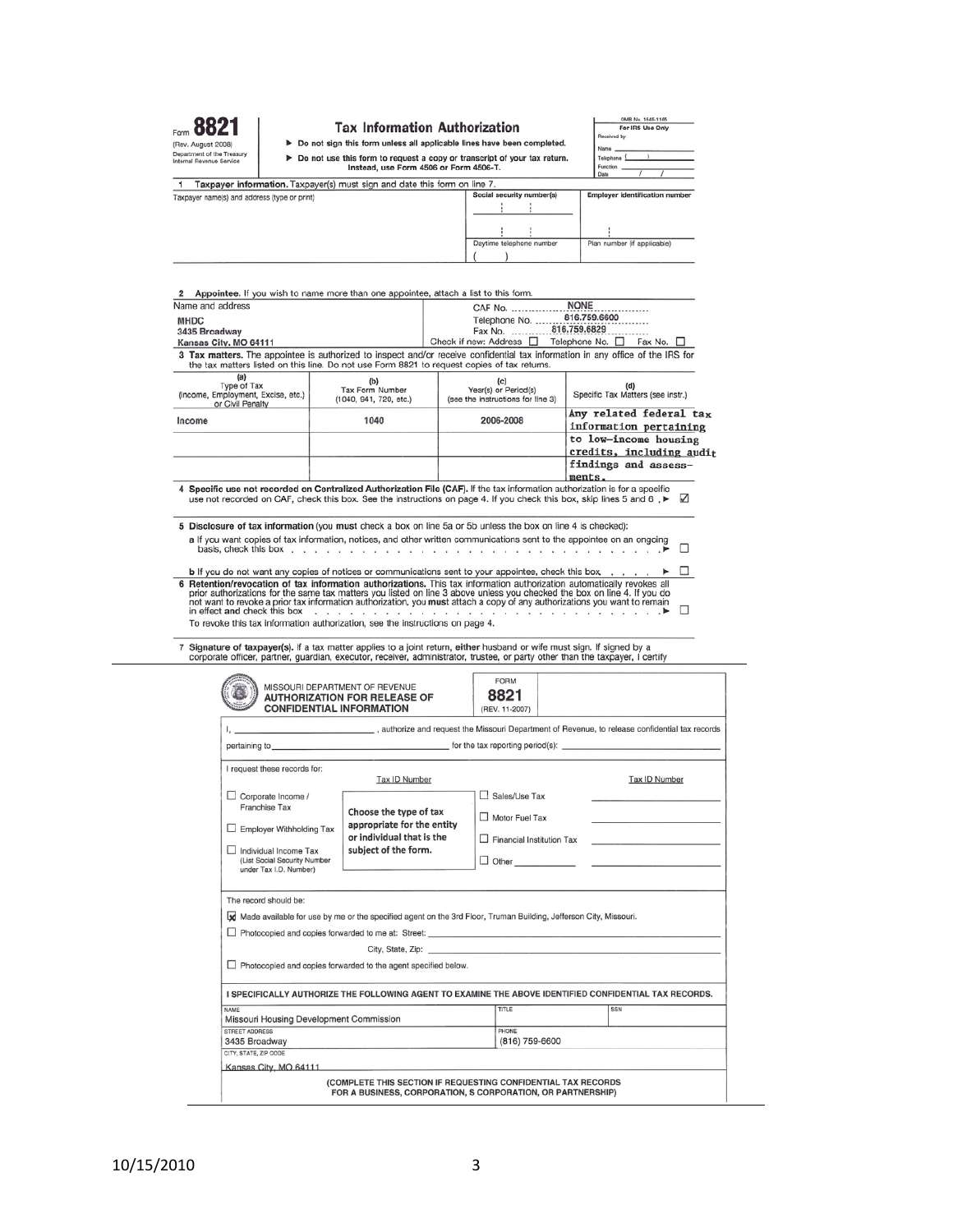# PHA Approved Utility Allowance

- Q: If the development location is in an area that does not have a PHA, what do we do?
- A: If the area does not have a PHA or a Community Action Agency acting as a PHA, MHDC will accept estimated utility costs from the local utility providers.

# Homeownership Plan

- Q: Do townhouses qualify for the homeownership opportunity?
- A: Townhouses do not qualify for special consideration at application as potential homeownership opportunities for residents. However, if the developer intends to sell the townhomes at the end of the compliance period, they are required to notify MHDC in Year 10 of the compliance period of their intent.

# FIN-107 Developer Qualifications

- Q: Do I need to provide only construction guarantees or must I also disclose operating guarantees I have made to lenders and investors?
- A: All guarantees currently outstanding for the entity and its principals must be disclosed.

# Mixed Use-Economic Development Area

- Q: Does "mixed use" require a city revitalization plan or can it be a developer PUD?
- A: A developer PUD approved by the city is acceptable, and MHDC reserves the right to review and determine that the size is significant enough to meet our definition of a mixed-use economic development.

## Sustainable Housing

- Q: How will developments be expected to document that required green building standards have been met if the developments do not achieve green certification?
- A: At the completion of property construction, MHDC expects to receive a letter from a certified green professional who can certify that the development has met the green standards outlined in the application.

# *Priorities*

## Service-Enriched Housing Priority

- Q: Where does the developer explain the tenant services, etc.?
- A: The explanation of proposed tenant services should be in included both the Exhibit 4a (Narrative Description) and in Exhibit 12b(i) (Detailed Supportive Service Plan).

## Special Needs Housing

- Q: If I have a special needs project, can I rent only to a particular type of special needs household?
- A: No, MHDC's special needs policy does not allow developments to prohibit qualified renters from any of the defined special needs categories. As a matter of practice, specific developments may specialize in a particular type of special needs household, but households with a different type of special need cannot be prohibited from renting a designated special needs unit.